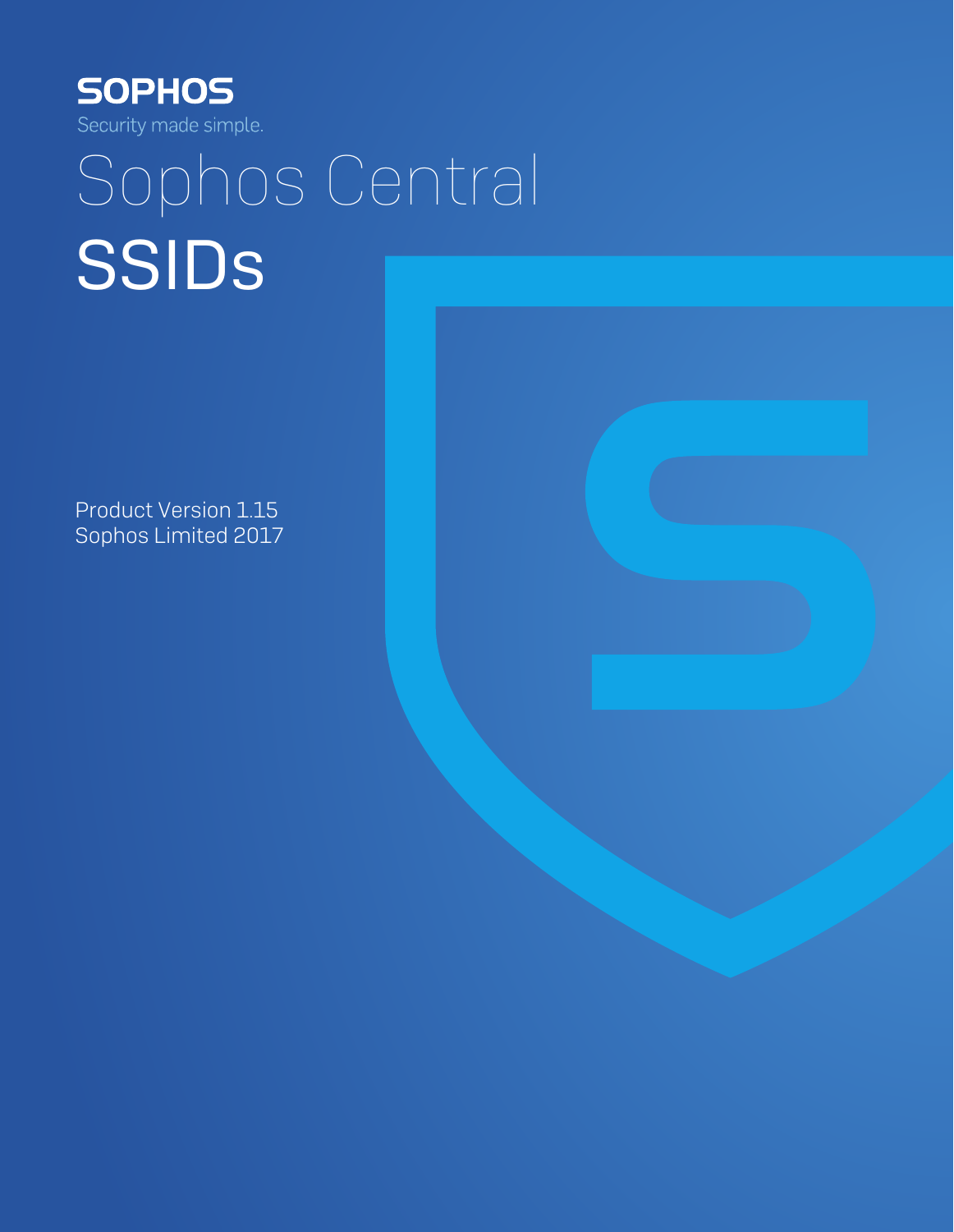### Contents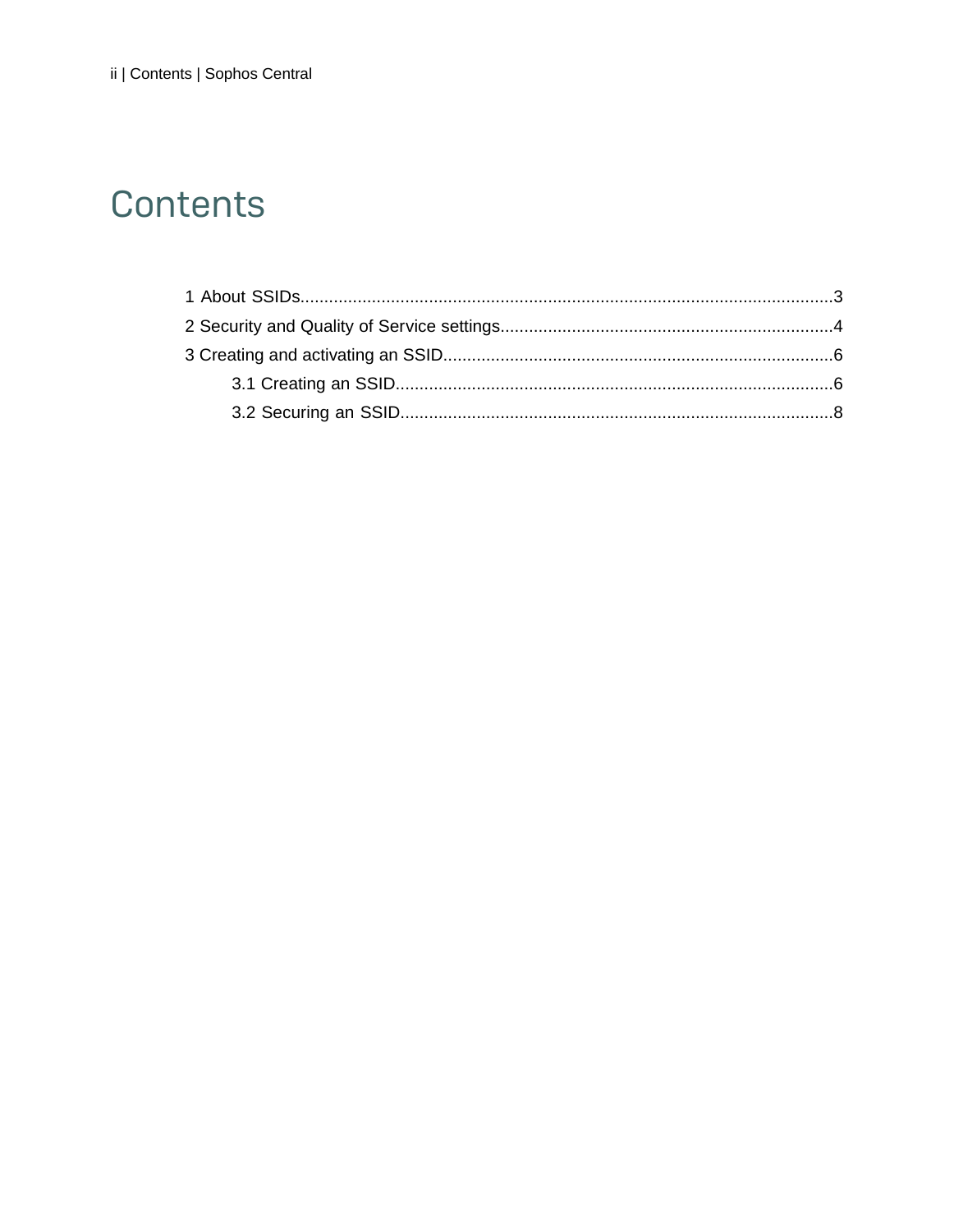## <span id="page-2-0"></span>1 About SSIDs

A Service Set Identifier (SSID) is a unique identifier which is attached to the header of packets that are sent over a Wireless LAN. It differentiates one WLAN from another. Multiple access points within a network can use the same SSID to broadcast the same network.You can also have multiple SSIDs on an access point. This allows you to have SSIDs with different bands or other configurations like separate guest networks or a mesh network.

#### SOS SSID

When an access point is disconnected or not able to reach Sophos Central, the access point will use its wireless capability to create an SOS SSID. When you connect to the SOS SSID with any mobile device you receive information about the current state of an access point which can help you debug the connection issues to Sophos Central.

The SOS SSID is comprised of an open wireless network named "sos" and the access point's MAC address. After you connected to the SOS SSID, open your web browser and navigate to *http://debug.sophos*. The SOS SSID debug page provides the technical support to fix the connection issue, for example:

- Serial number and MAC address of the access point's Ethernet interface
- **Link status**
- IP of the access points Ethernet interface
- Gateway, DNS server and their reachability
- **Reachability of Sophos Central URLs**

**Note:** The SOS SSID is available for a limited time frame of four minutes. After that, the access point reboots and the SOS SSID is available again after one or two minutes. When you are connected to an SOS SSID, you have no access to the internet.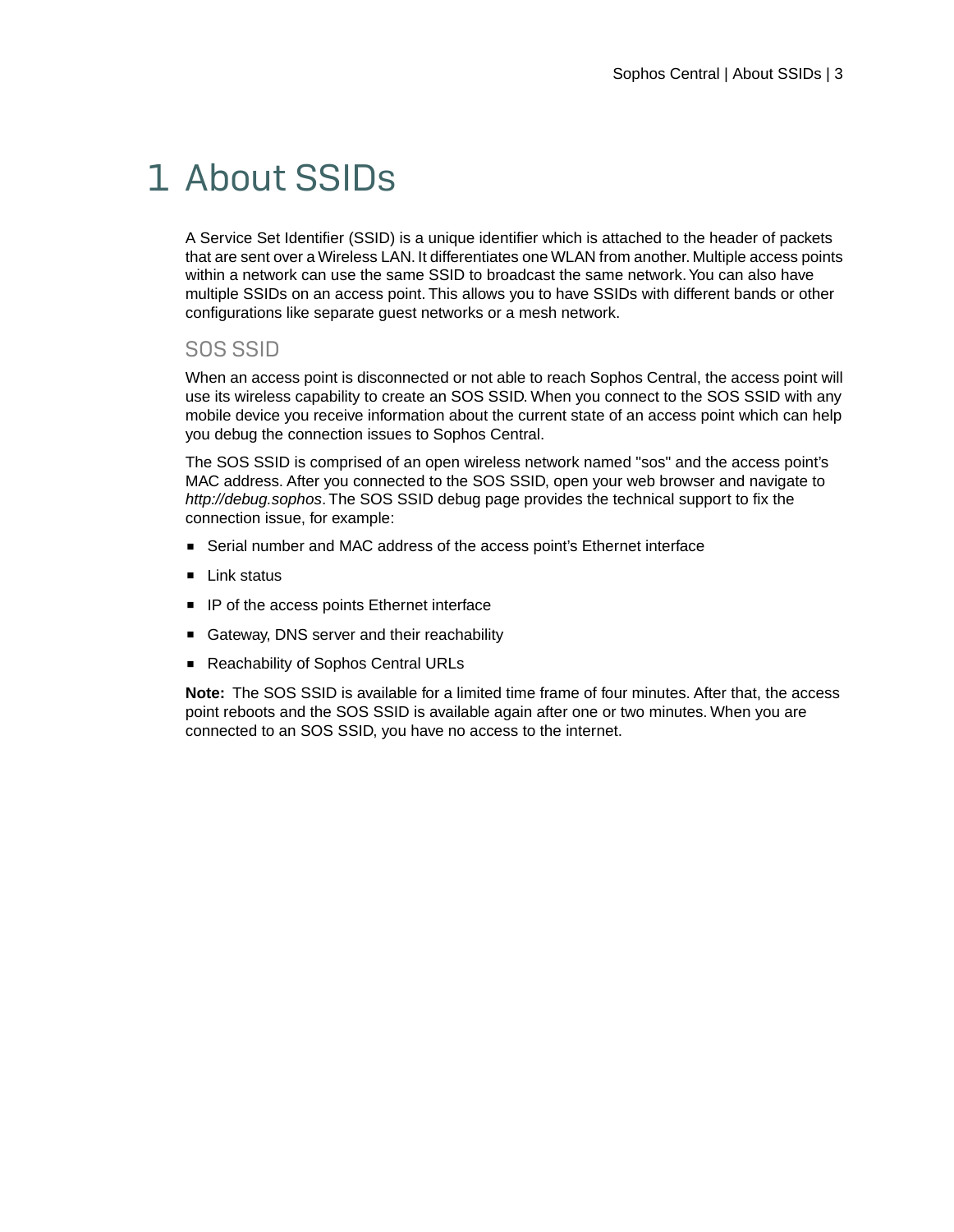# <span id="page-3-0"></span>2 Security and Quality of Service settings

SSIDs can be secured and improved in terms of quality with some options in Sophos Central.

| Hidden SSID             | When hidden, the SSID is still available but<br>users needs to know the name to connect<br>directly. Even if an SSID is hidden, you can<br>assign the SSID to an access point. |
|-------------------------|--------------------------------------------------------------------------------------------------------------------------------------------------------------------------------|
|                         | <b>Note:</b> This is not a security feature. You still<br>need to protect hidden SSIDs.                                                                                        |
| <b>Client isolation</b> | Clients within the same radio are not allowed<br>to communicate with one another. This could<br>be useful, for example in a guest or hotspot<br>network                        |
| <b>MAC Filtering</b>    | Provides minimal security by restricting MAC<br>address connections.                                                                                                           |
|                         | <b>Blocked List: All MAC addresses are</b><br>$\blacksquare$<br>allowed except the ones you enter in the<br>MAC addresses field.                                               |
|                         | <b>Allowed List: All MAC addresses are</b><br>$\blacksquare$<br>prohibited except the ones you enter in the<br>MAC addresses field.                                            |

#### Security features

#### Quality of Service features

| <b>Multicast to unicast conversion</b> | The access point converts multicast packets to<br>unicast packets individually for each client<br>based on the IGMP protocol. This approach is<br>more powerful when few clients are connected<br>to one access point.<br>Unicast is preferred to multicast in most<br>scenarios where media is streamed as it can<br>operate at higher rates. |
|----------------------------------------|------------------------------------------------------------------------------------------------------------------------------------------------------------------------------------------------------------------------------------------------------------------------------------------------------------------------------------------------|
| <b>Proxy ARP</b>                       | If activated, the AP can answer ARP queries<br>for network addresses directly and the other<br>clients do not need to take action.                                                                                                                                                                                                             |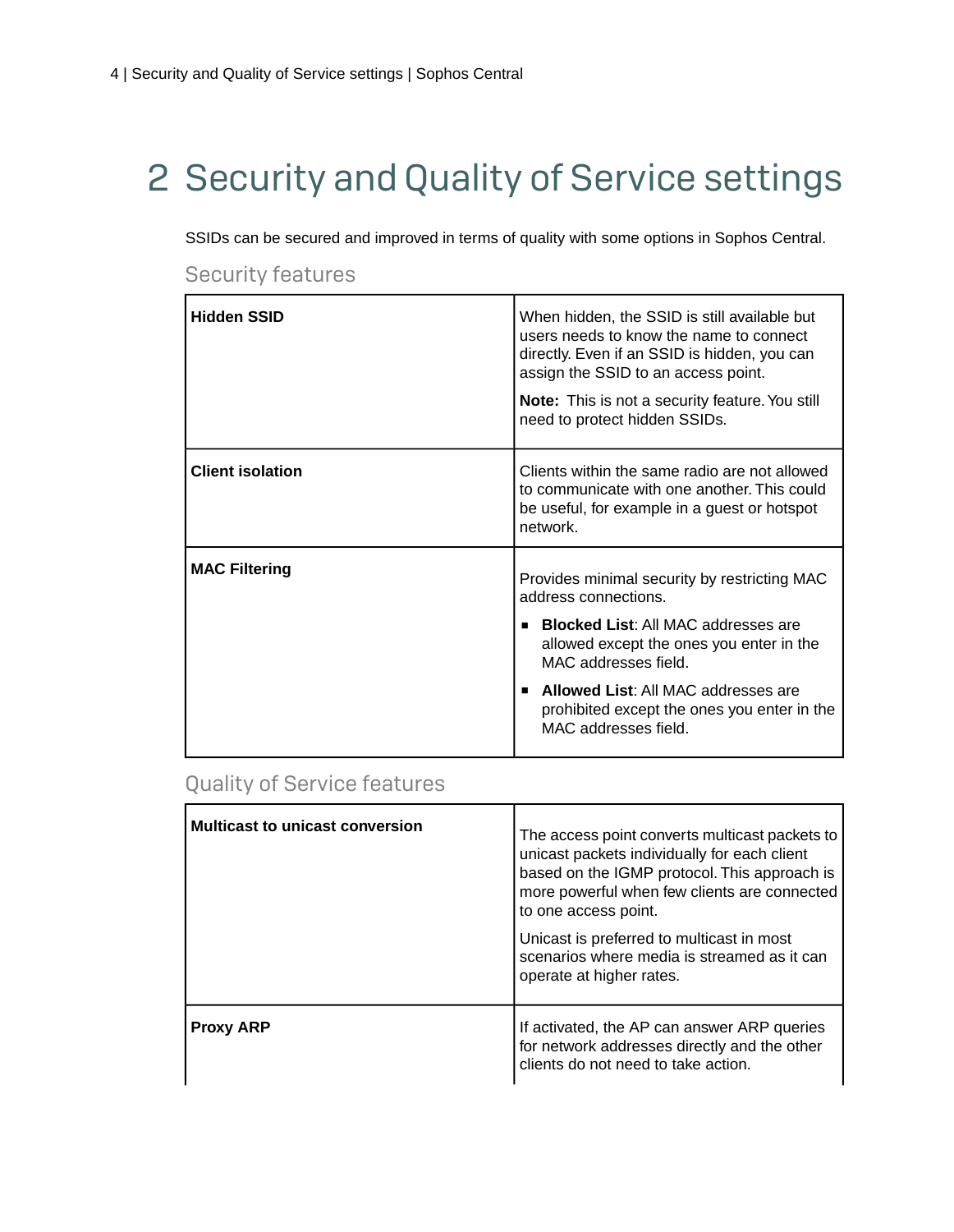| <b>Fast roaming</b>      | SSIDs with WPA2 encryption use the IEEE<br>802.11r standard to reduce roaming times (with<br>enterprise authentification). It applies when the<br>same SSID is assigned to different access<br>points. Clients also need to support the IEEE<br>802.11r standard.                                                                                                                                                                                                                                                                                                                                                                                                                                                                                                                                                                                |
|--------------------------|--------------------------------------------------------------------------------------------------------------------------------------------------------------------------------------------------------------------------------------------------------------------------------------------------------------------------------------------------------------------------------------------------------------------------------------------------------------------------------------------------------------------------------------------------------------------------------------------------------------------------------------------------------------------------------------------------------------------------------------------------------------------------------------------------------------------------------------------------|
| <b>Keep broadcasting</b> | Ensures that the access point keeps<br>broadcasting when it is not able to re-connect<br>to Sophos Central after a reboot. With this<br>function, clients will still be able to connect to<br>the access point and/or the internet. If the keep<br>broadcasting function is on, the access point<br>proceeds working with its old configuration.                                                                                                                                                                                                                                                                                                                                                                                                                                                                                                 |
|                          | Note: The SSID will be broadcasted in all<br>cases of connection loss to Sophos Central,<br>regardless if this function is activated or not.                                                                                                                                                                                                                                                                                                                                                                                                                                                                                                                                                                                                                                                                                                     |
| <b>Band Steering</b>     | Band steering distributes clients based on the<br>load of the two bands and the clients' capability<br>between 2.4 GHz and 5 GHz bands, Dual-band<br>capable wireless clients will be routed to 5 GHz<br>if possible to improve the client experience. This<br>is done by rejecting the initial association<br>request sent by the client in the 2.4 GHz band.<br>This will cause dual-band devices to then<br>attempt to negotiate at 5 GHz. If it does not<br>associate in the 5 GHz band, it will be marked<br>as "steering unfriendly" and will not be routed<br>again. If a client is too far away from the AP,<br>routing will not be attempted. This prevents<br>routing clients to 5 GHz when the range is<br>usually less than in the 2.4 GHz band. Band<br>Steering is done on a per-AP level and will<br>affect all SSIDs on that AP. |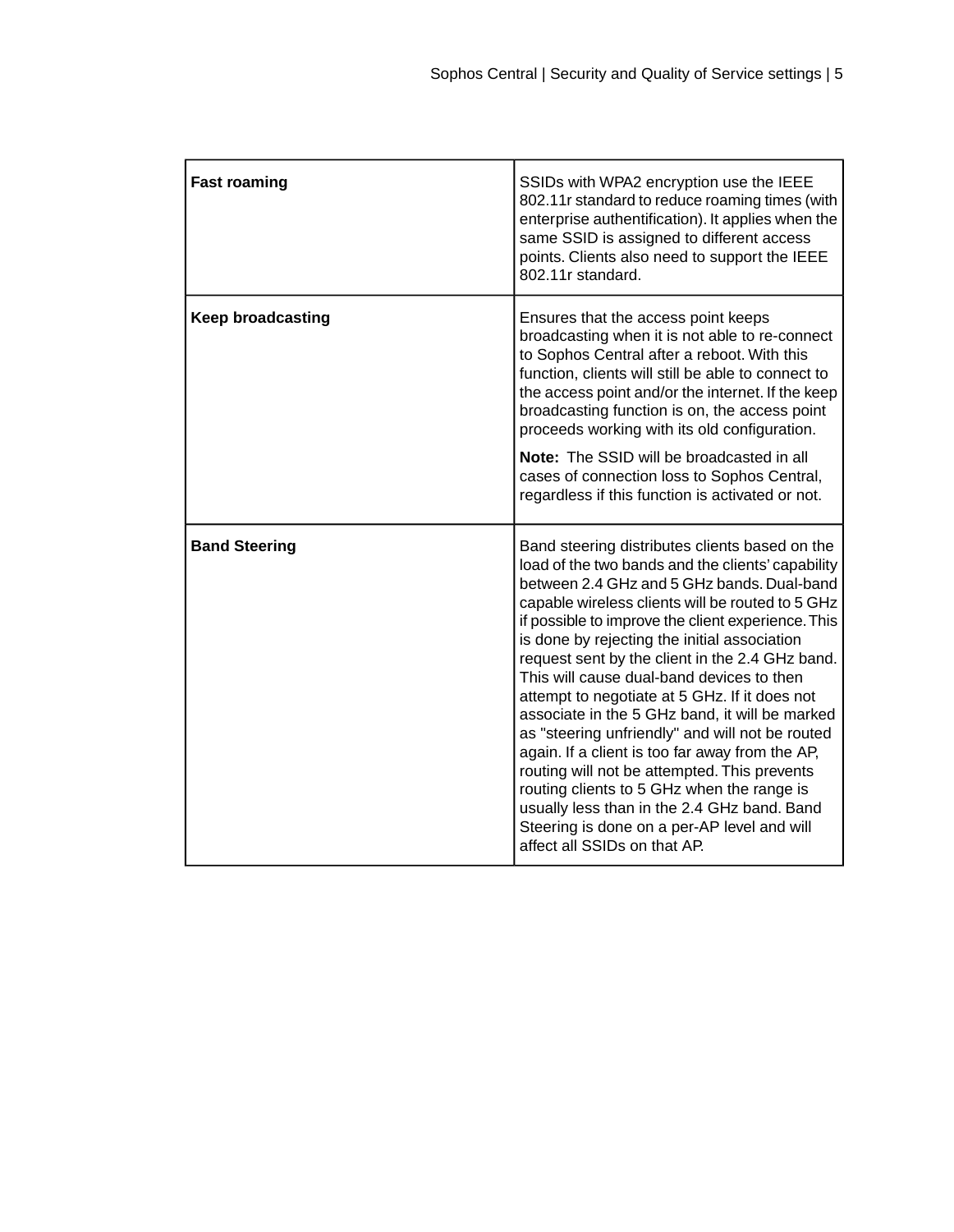## <span id="page-5-0"></span>3 Creating and activating an SSID

SSIDs can be very complex to create as there are a lot of configuration options.

#### **Objectives**

When you complete this lesson, you'll know how to do the following:

- Create an SSID and add it to access points
- Secure the SSID properly

### <span id="page-5-1"></span>3.1 Creating an SSID

#### Before you begin

Before you start creating an SSID the following conditions should be met:

- You have an active Sophos Central Wireless license.
- We recommend having at least one access point registered before you create SSIDs.

#### Procedure

1. Go to **Wireless** > **SSIDs** and click **Create**.

| <b>DETAILS</b>           | <b>Basic Settings</b>                                                                               | <b>Seve</b><br>Cancel                                         |
|--------------------------|-----------------------------------------------------------------------------------------------------|---------------------------------------------------------------|
| <b>Besie Settings</b>    |                                                                                                     |                                                               |
|                          | SSID*                                                                                               | Help                                                          |
| <b>Assign Network</b>    | SSID Name                                                                                           | Specify the general settings for your                         |
|                          | Name for the network.                                                                               | new SSD. Choose the required                                  |
| Seve configuration       | <b>Encryption Mode</b>                                                                              | encryption mode and which kind of<br>SSD you went to provide. |
| <b>Advanced Settings</b> | M<br>WPA2-Personal                                                                                  | We recommend to use WPA2 with                                 |
|                          | We recommend to use WRA2                                                                            | AES as encryption mode and 2.4 and                            |
|                          | <b>Encryption Algorithm</b>                                                                         | 5 OHz frequency band.                                         |
|                          | kel.<br><b>AFS</b>                                                                                  |                                                               |
|                          | The default algorithm is AES. It is recommended for security reasons.                               | Your Settings                                                 |
|                          | Passphrase*                                                                                         | <b>Basic Settings</b>                                         |
|                          | 扇<br>ob i<br>Enter a secure passphrase.                                                             | · Encryation Made WPA2-Personal                               |
|                          | Password strangth: ==========                                                                       | · Encryation Algorithm AES                                    |
|                          | <b>Frequency Band</b>                                                                               | · Frequency Band 2.4 GHz and 5                                |
|                          | 2.4 GHz and 5 GHz<br>w                                                                              | GHz<br>· Enable SSID Enabled                                  |
|                          | Limit the bands the network should be broadcasted on. This might restrict the APs you broadcast the |                                                               |
|                          | SSE on as some models can only broadcast on specific bands or not all bands at the same time.       | Advanced Settings A                                           |

2. Type a name for your SSID.

This is the name of the network which will be displayed in the wireless network selection on your mobile device or laptop.

3. Type a secure passphrase.

Use numbers, characters and special characters in combination.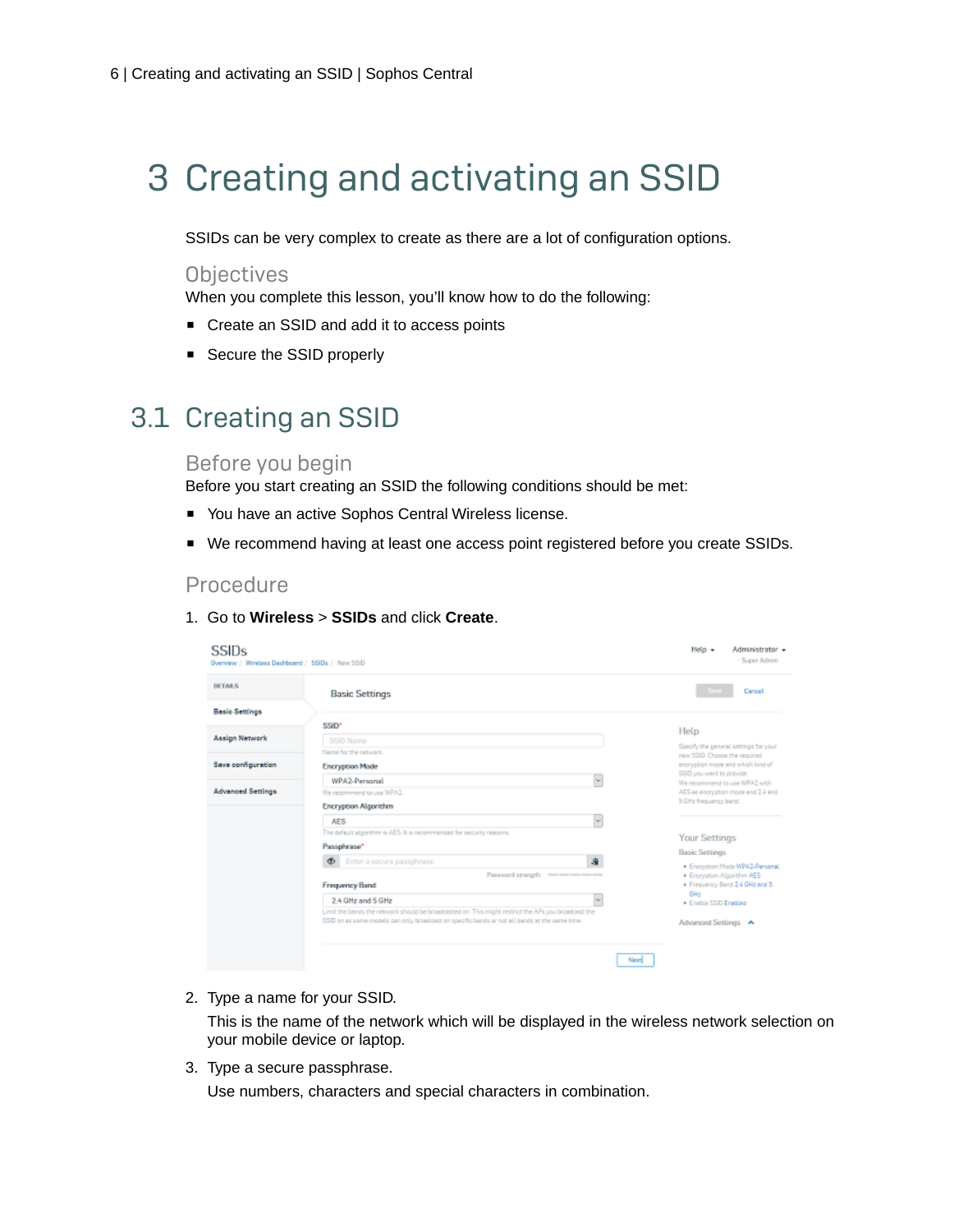4. Select the frequency band according to your needs.

Some APs do not support the 5 GHz band.

**Note:** For more information on which access point types support the 5 GHz band, see [Supported Access Points.](http://docs.sophos.com/sophos-cloud/customer-dashboard/help/en-us/webhelp/index.htm#general/SupportedAccessPoints.htm)

For VoIP communication, the 5 GHz band should be preferred. It has higher performance, lower latency, and less interference.

- 5. Click **Next.**.
- 6. Click **Multiple Access Points**.

| <b>DETAILS</b>           | Assign Network                                                                                  |                                                       |
|--------------------------|-------------------------------------------------------------------------------------------------|-------------------------------------------------------|
| <b>Basic Settings</b>    |                                                                                                 |                                                       |
| <b>Assign Network</b>    | Please choose the devices to assign this SSID.                                                  |                                                       |
| Save configuration       | Multiple Access Points<br>APs which are registered at a later time need to be added explicitly. |                                                       |
| <b>Advanced Settings</b> | <b>Available Access Points</b>                                                                  | Assigned Access Points                                |
|                          | Search<br>Q                                                                                     |                                                       |
|                          | □<br><b>ACCESS POINT</b>                                                                        | <b>ACCESS</b><br>о<br><b>POINT</b><br>24 6 17<br>5642 |
|                          | П.<br>AP <sub>2</sub><br>$\frac{2}{\epsilon}$                                                   |                                                       |
|                          |                                                                                                 |                                                       |

- 7. Select the desired APs and add them to the **Assigned Access Points** list.
- 8. Click **Next.**.

You can now activate the SSID.

9. Save your settings.

#### Results

The SSID is now available and will be broadcasted on the selected access points.

What to do next Proceed securing the SSID.